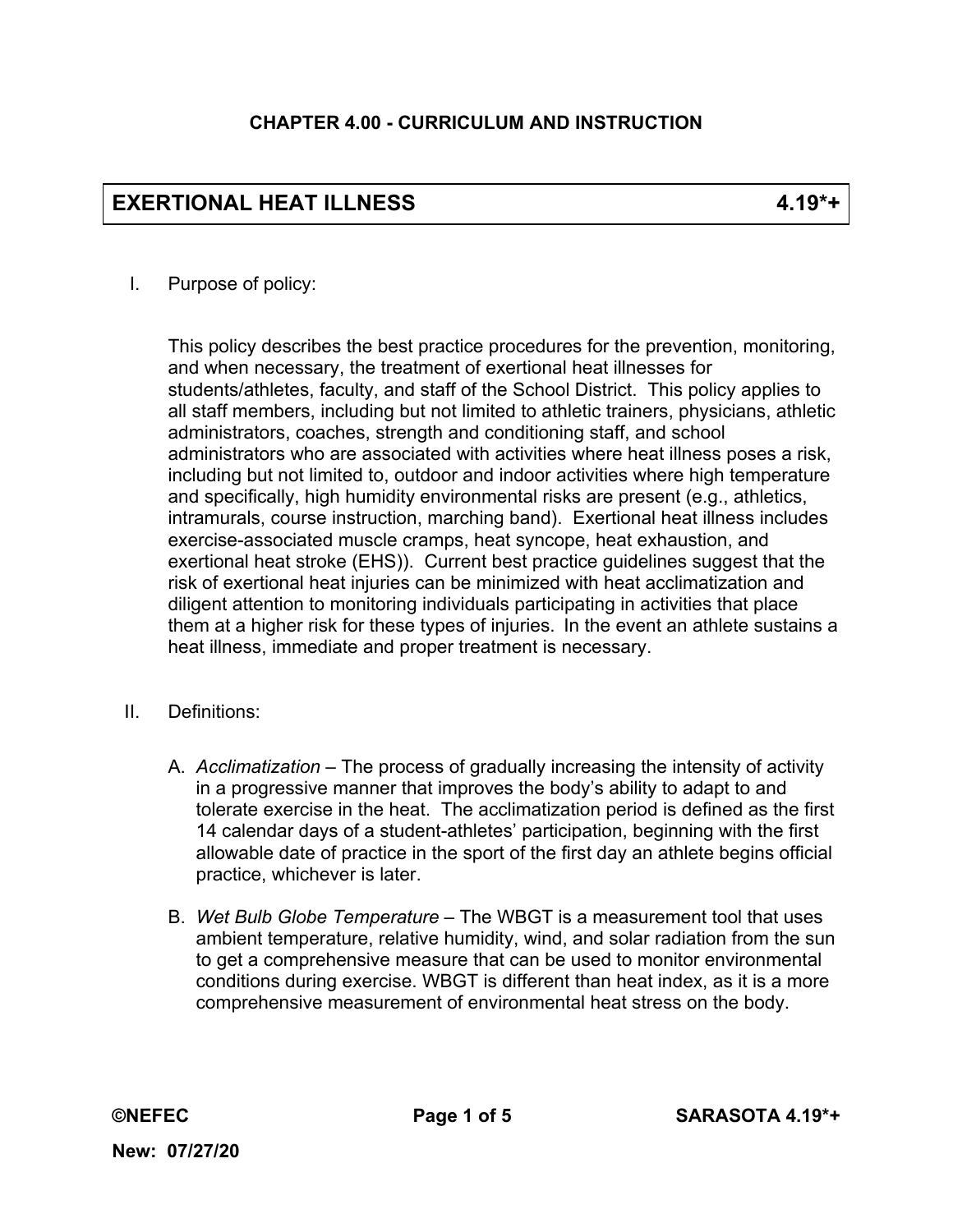- C. *Non-Practice Activities*  Activities that include meetings, injury treatment, and film study.
- D. *Practice*  The period of time that a student-athlete engages in coachsupervised, school approved sport or conditioning related-activity. Practice time includes from the time the players report to the field until they leave.
- E. *Walk Through*  A period of time where players are reviewing positional strategy and rehearsing plays. Players do not experience contact and thus they do not wear equipment and the intensity of the activity is minimal often involving walking. This period of time shall last no more than one hour. It is not considered part of the practice time regulation. It may not involve conditioning or weight room activities. Players may not wear protective equipment during the walk through.
- F. *Recovery Time* This period of time is defined as non-activity time outside of practices or games. NO ACTIVITY, including non-practice activity, can occur during this time. When it is possible, proper recovery should occur in an airconditioned facility for a minimum of 3 hours in duration.
- G. *Rest Breaks* This period of time occurs during practice and is a non-activity time that is in a 'cool zone' out of direct sunlight.
- H. *Exertional Heat Stroke* (EHS)– Defined as having a rectal temperature over 104 $\degree$ F-105 $\degree$ F (40.5 $\degree$ C), and central nervous system dysfunction (e.g. irrational behavior, confusion, irritability, emotional instability, altered consciousness, collapse, coma, dizzy, etc.).
- I. *Cooling Zone-* An area out of direct sunlight with adequate air flow to assist in cooling*.* A cold-water or ice tub and ice towels should be available to immerse or soak a patient with suspected heat illness This may be outdoors or indoors depending on proximity to field.
- J. *Qualified Health Care Professional (QHP*) As defined by the American Medical Association (AMA), "is an individual who is qualified by education, training, licensure/regulation (when applicable), and facility privileging (when applicable) who performs a professional service within his/her scope of practice and independently reports that professional service."
- K. *Hypohydration* (reduced hydration status) is a deficit of body water that is caused by acute or chronic dehydration.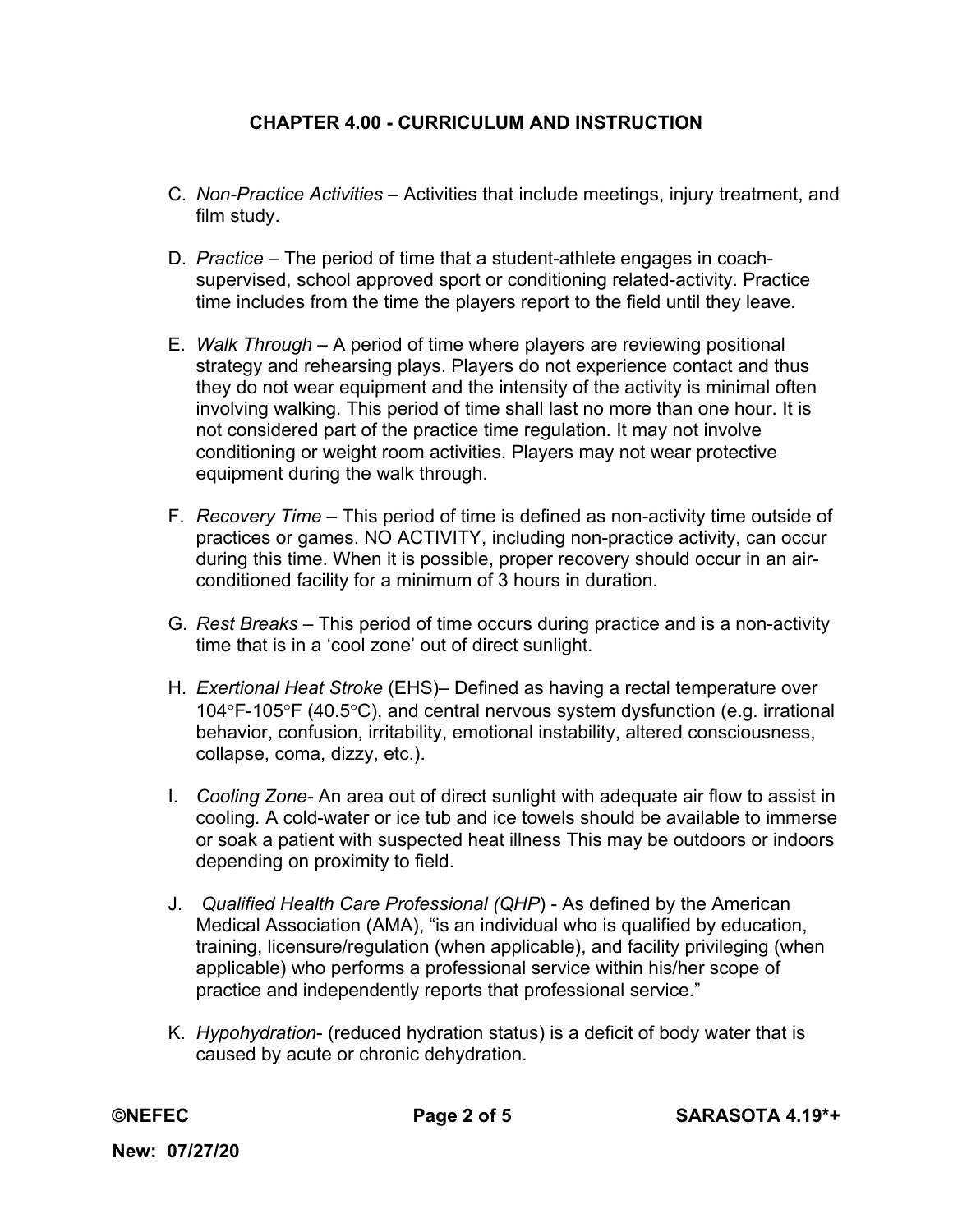- L. *Central Nervous System dysfunction* includes any sign or symptom that the central nervous system is not working properly, including: dizziness, drowsiness, irrational behavior, confusion, irritability, emotional instability, hysteria, apathy, aggressiveness, delirium, disorientation, staggering, seizures, loss of consciousness, coma, etc.
- III. Monitoring Heat Stress Schools must monitor heat stress. Heat stress is determined by measuring the ambient temperature, humidity, wind speed, sun angle and cloud cover at the site of the athletic activity. School are required to follow and adhere to the guidelines set forth by the FHSAA for heat stress readings.
	- A. A pre-participation history and physical exam is required. Individuals with risk factors will be identified and counseled on heat illness.
	- B. The athletic trainer or persons responsible will be notified of individuals with pre-existing conditions that place the individual at risk of exertional illness.
	- C. Coaches will be notified of individuals at higher risk as needed.
- IV. Each athletic coach involving outdoor practices or events shall annually complete training in exertional heat illness identification, prevention, and response, including the effective administration of cooling zones.
- V. Environmental Monitoring and Activity modification/Cancellation
	- A. Environmental monitoring will occur utilizing a WBGT device (insert school device here)
	- B. Environmental monitoring will occur any time it is warm outside (i.e. over 70°F)
	- C. Environmental monitoring and activity modifications may be necessary for certain types of indoor facilities.
	- D. Monitoring of WBGT will occur every 30 minutes beginning at the scheduled practice time.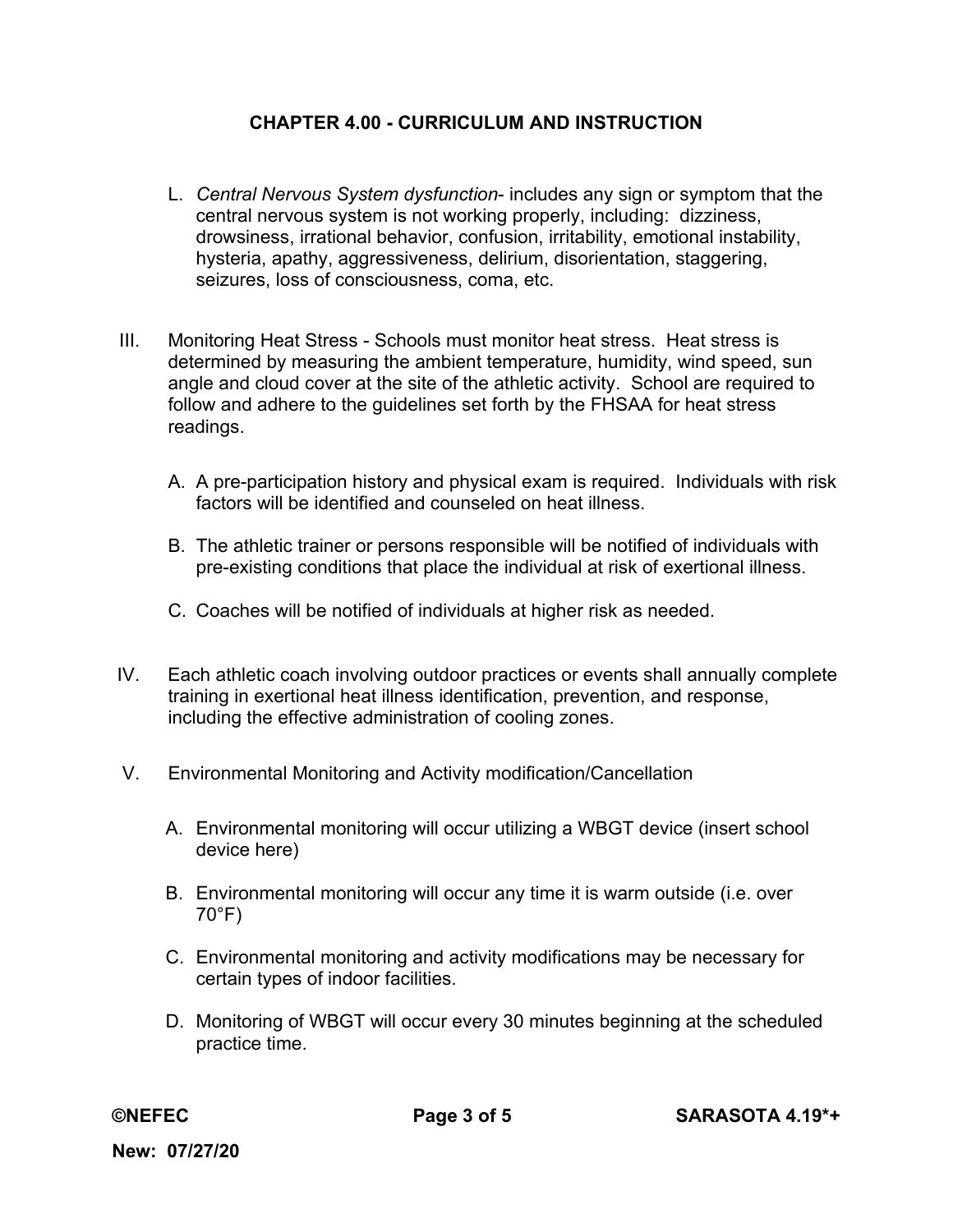- E. All environmental monitoring will be recorded and stored either hard copy or electronically.
- F. Modifications will be made in accordance with the best practice guidelines for our region. The School District is in the southern region and will follow the guidelines based on the Florida High School Athletic Association policy.
- VI. Acclimatization protocols apply to all sports. Days 1 through 5 of the heat acclimatization period consists of the first 5 days of formal practice. During this time, athletes may not participate in more than one (1) practice per day. If a practice is interrupted by inclement weather or heat restrictions, the practice will recommence once conditions are deemed safe. Total practice time will not exceed 3 hours in a single day. A 1-hour maximum walk-through is permitted during days 1-5 of the heat acclimatization period. A 1-hour recovery period will take place between the practice and walk-through (or vice versa).
- VII. Student-athletes who participate in activities that last for an extended amount of time or multiple activities in a day should be provided electrolytes to assist in rehydration. Rest breaks must involve unlimited hydration intake and rest without any activity involved.
- VIII. Coaches are required to adopt a heat injury prevention philosophy by promoting unrestricted access to water at all times. A student-athlete should never be denied access to water.
	- IX. The school's emergency action plan must include a procedure for onsite cooling using cold-water immersion or equivalent means before a student-athlete is transported to a hospital for exertional heatstroke.
	- X. Cooling zones must be available for each outdoor athletic contest, practice, workout, or conditioning session. Cooling zones must include the immediate availability of cold-water immersion tubs or equivalent and may also include ice sponges and towels or tarps that can be filled with ice and wrapped around individuals to rapidly cool internal body temperature. An employee or volunteer trained to administer cold-water immersion must be present.